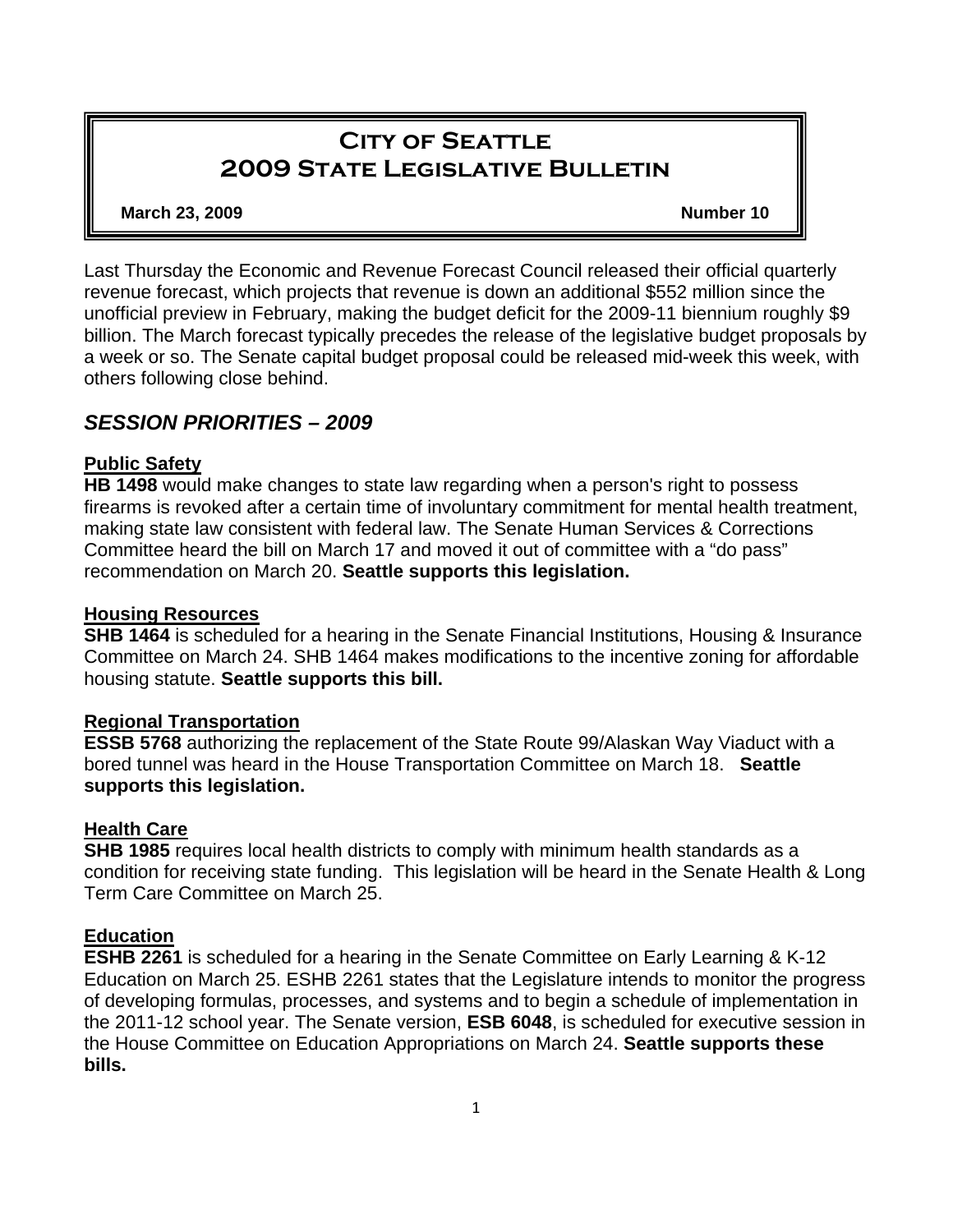# *STATEMENT OF POLICY – 2009*

## **Civil Rights**

**SB 5688** would expand rights, responsibilities, and protections for registered domestic partners. It has been scheduled for a public hearing in the House Judiciary Committee on March 23. **Seattle supports this legislation.**

**SB 5952** would expand the definition of "sexual identity" as it relates to protection under the malicious harassment statute. It is scheduled in the House Public Safety & Emergency Preparedness Committee for a public hearing on March 24. **Seattle supports this legislation.** 

**HB 1517** would restore the right to vote to persons convicted of a felony in a Washington State Court when he or she ceases to be in the custody of the Department of Corrections. It has been scheduled for a public hearing in the Senate Government Operations & Elections Committee on March 23. **Seattle supports this legislation.**

## **Climate Protection & Environment**

**SB 5735**, by request of Governor Gregoire, would take steps to implement a regional cap-andtrade program in line with the Western Climate Initiative. **Seattle testified in support of the original legislation**, though the bill has been modified significantly since its introduction. SB 5735 was heard on March 17 in the House Committee on Ecology & Parks and has been scheduled for executive session on March 27.

#### **Elections and General Government**

**SB 5130** relates to prisoners making public records requests. 5130 passed the Senate 47-0 on March 3, received a public hearing and vote on March 17, was passed by the House by a vote of 94-2 on March 18, received Senate concurrence on March 20, and was delivered to the Governor for her signature.

## **Energy**

**E2SHB 1747** is scheduled for a hearing in the Senate Environment, Water & Energy Committee on March 24. The Senate version, **E2SSB 5854**, was heard in the House Technology, Energy & Communications Committee on March 18. **Seattle testified in support of this legislation**. These bills promote low-energy-use building codes; disclosure of buildings' energy use scores; financing energy-saving upgrades to existing buildings; and reducing lowincome households' utility bills. The original versions of the bills allowed cities and counties to create a "conservation utility"; this authority is removed from the current versions of these bills. **Seattle supports these bills.** 

**ESSB 5840** is scheduled for a hearing in the House Technology, Energy & Communications Committee on March 25. The bill's prime sponsors have been working with stakeholders and will be offering a striking amendment to the current bill. **Seattle is monitoring this bill.**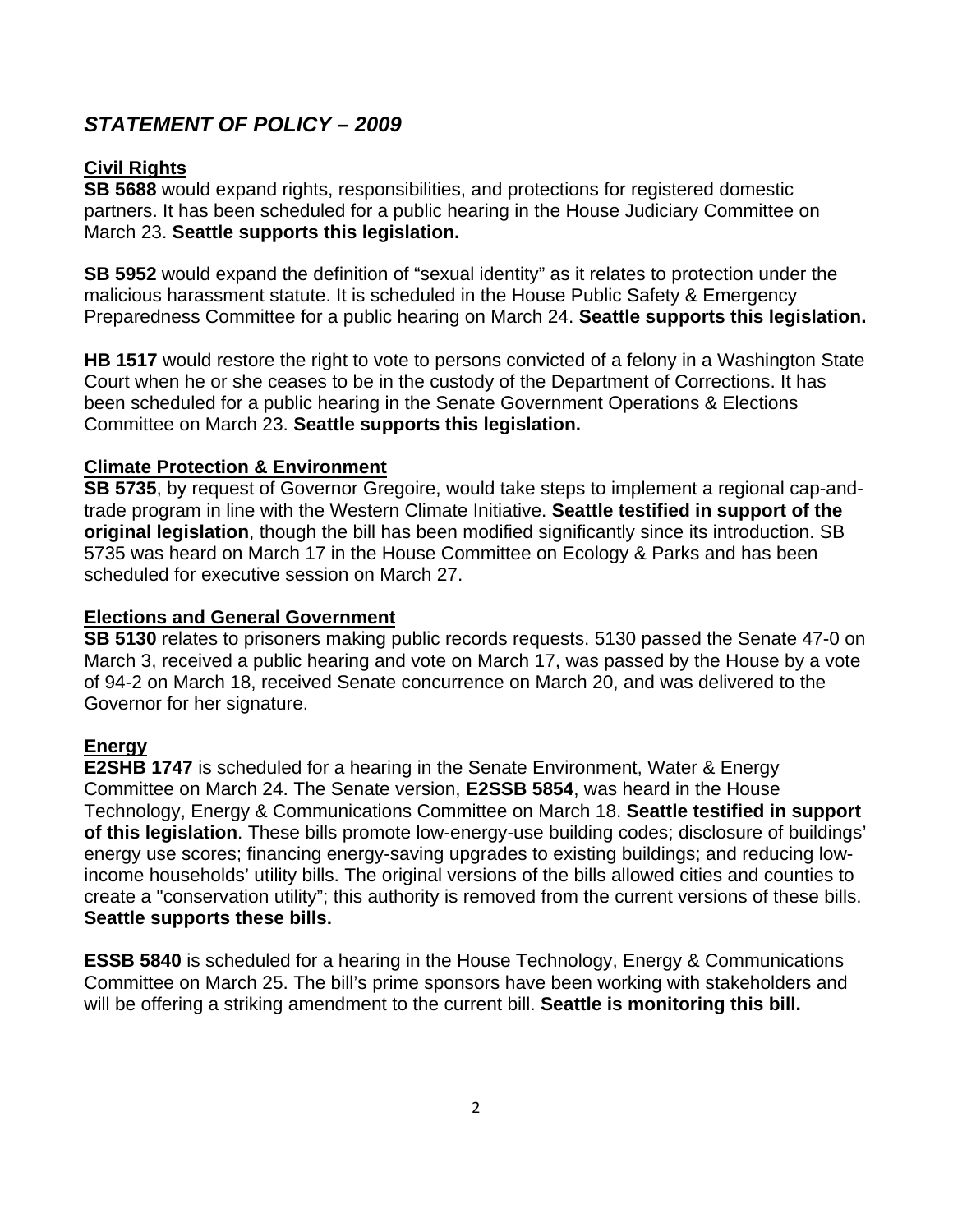#### **Growth Management, Land Use and Annexation**

**SSB 5321** would continue the current sales tax credit for annexation over 10,000 by cities under 400,000. It provides approximately \$600,000 for Seattle in the event of an annexation in the North Highline area. It also allows smaller cities an extra 0.1% sales tax credit if an annexation "commences" before 2010. The bill was heard in the House Finance Committee on March 20.

#### **Human Services**

**SSB 5301** was heard in the House Finance Committee on March 17. SSB 5301 would allow the 0.1% sales tax imposed by the County Council to be used for supplanting of existing funding for chemical dependency or mental health treatment programs. As currently written the supplanting could be up to 25% in 2010 and decreases by five percent each year until sunsetting at the end of 2014.

#### **Infrastructure/Finance**

**SSB 5301** would allow the 0.1% sales tax imposed by the County Council to be used for supplanting of existing funding for chemical dependency or mental health treatment programs. As currently written the supplanting could be up to 25% in 2010 and decreases by five percent each year until sunsetting at the end of 2014. This bill was heard in the House Finance Committee on March 17.

**2SSB 5433** would allow the 0.3% sales tax, permitted under existing statute with a public vote, to be used for supplanting and extends the definition of "criminal justice" to include fire protection. This legislation will be heard in the House Finance Committee on March 24.

**HB 2252** would take existing taxes, the 2 percent car rental tax, the 0.5 percent restaurant tax, the 2 percent state shared hotel-motel tax, and 75 percent of the 1 percent car rental tax and re-prioritize their use as the Safeco and Qwest bonds are paid off. The funding would shift uses requiring money in the account to be used for regional centers (outside Seattle), art and heritage programs, low income housing (as described in HB 1490 related to transit oriented development), community development, and human services. It would not provide any help for Seattle Center. This bill was heard in the Senate Ways & Means Committee on March 18. **Seattle has not taken a position on this bill.**

**SB 6116** would take the 2 percent car rental tax, the 0.5 percent restaurant tax, the 2 percent state shared hotel-motel tax, and 75 percent of the 1 percent car rental tax and re-prioritize their use as the Safeco and Qwest bonds are paid off. The King County Council could use the existing taxes for arts and heritage programs, tourism promotion, youth sports activities, regional centers, publicly owned stadiums, community development, and low-income housing. This bill was heard in the Senate Ways & Means Committee on March 18. **Seattle testified in support and asked for an amendment to give some oversight and fiscal authority over a portion of the revenue.**

**SB 6118** would remove the current two percent sales tax credit imposed within Seattle on hotel rooms and provide a new two percent hotel tax imposed by Seattle. This would raise the